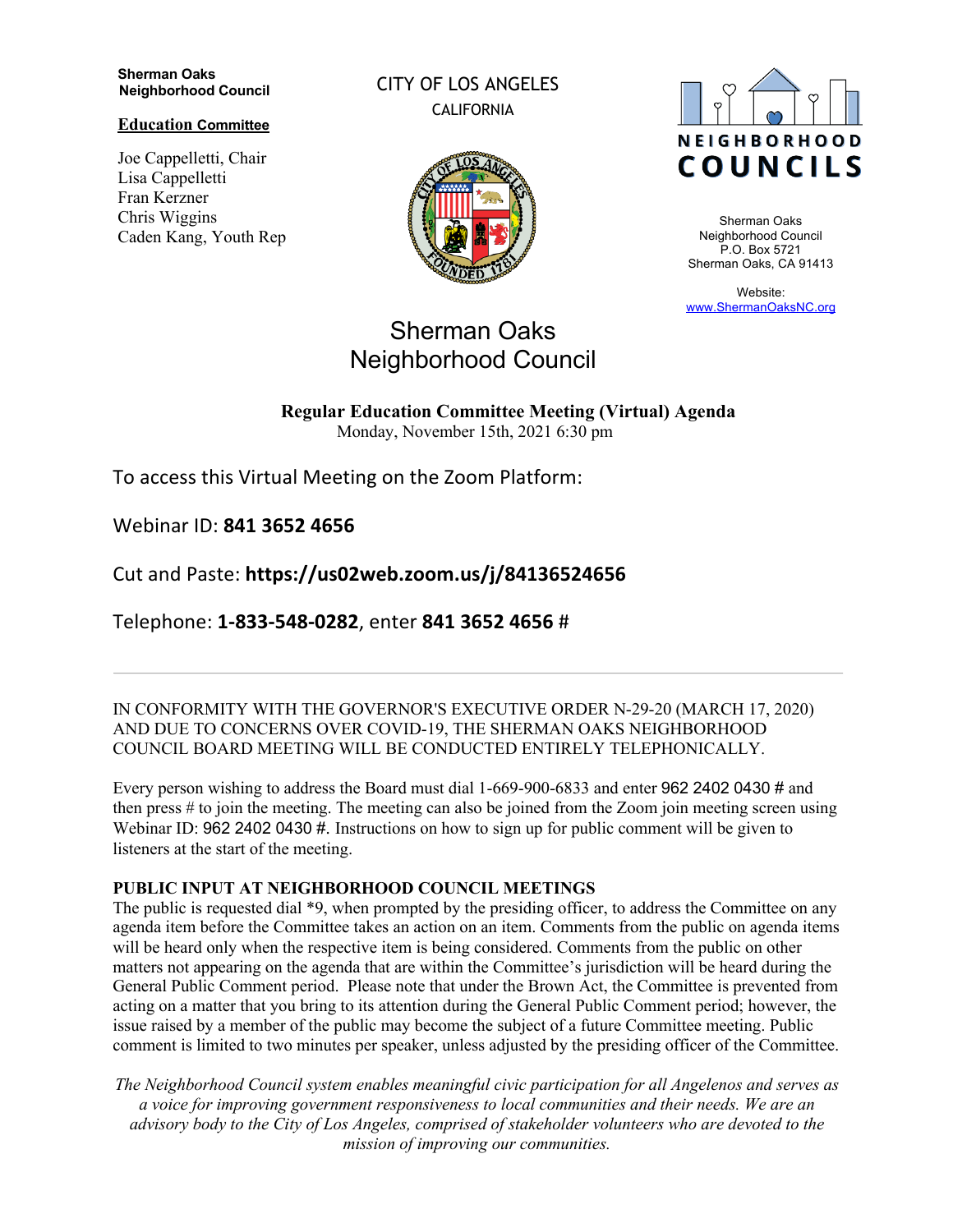### **I. CALL TO ORDER & ROLL CALL**

- a. Call to Order by Chair Joe Cappelletti
- b. Roll Call

### **II. ADMINISTRATIVE MOTIONS**

Approval of the Minutes of the October 21st Education Committee

### **III. COMMENTS BY PUBLIC OFFICIALS**

#### **IV. CHAIR'S REPORT**

General Updates, Dates, Goals, Deadlines, Website

# **V. COMMITTEE PROGRESS**:

Chris – Tutoring Lisa –Van Nuys Middle School Update, PTAs Upcoming Priorities, Outreach progress

### **VI. MOTIONS – NONE**

### **VII. GENERAL PUBLIC COMMENT ON NON-AGENDA ITEMS**

## **VIII. EDUCATION COMMITTEE BUSINESS**

## **IX. ADJOURNMENT**

#### **THE AMERICAN WITH DISABILITIES ACT**

As a covered entity under Title II of the Americans with Disabilities Act, the City of Los Angeles does not discriminate on the basis of disability and upon request will provide reasonable accommodation to ensure equal access to its programs, services, and activities. Sign language interpreters, assisted listening devices, or other auxiliary aids and/or services may be provided upon request. To ensure availability of services, please make your request at least 3 business days (72 hours) prior to the meeting by contacting the Department of Neighborhood Empowerment by calling (213) 978-1551 or email: NCsupport@lacity.org

#### **PUBLIC ACCESS OF RECORDS**

In compliance with Government Code section 54957.5, non-exempt writings that are distributed to a majority or all of the board in advance of a meeting may be viewed at our website: www.ShermanOaksNC.org or at the scheduled meeting. In addition, if you would like a copy of any record related to an item on the agenda, please email: gil.imber.sonc@gmail.com.